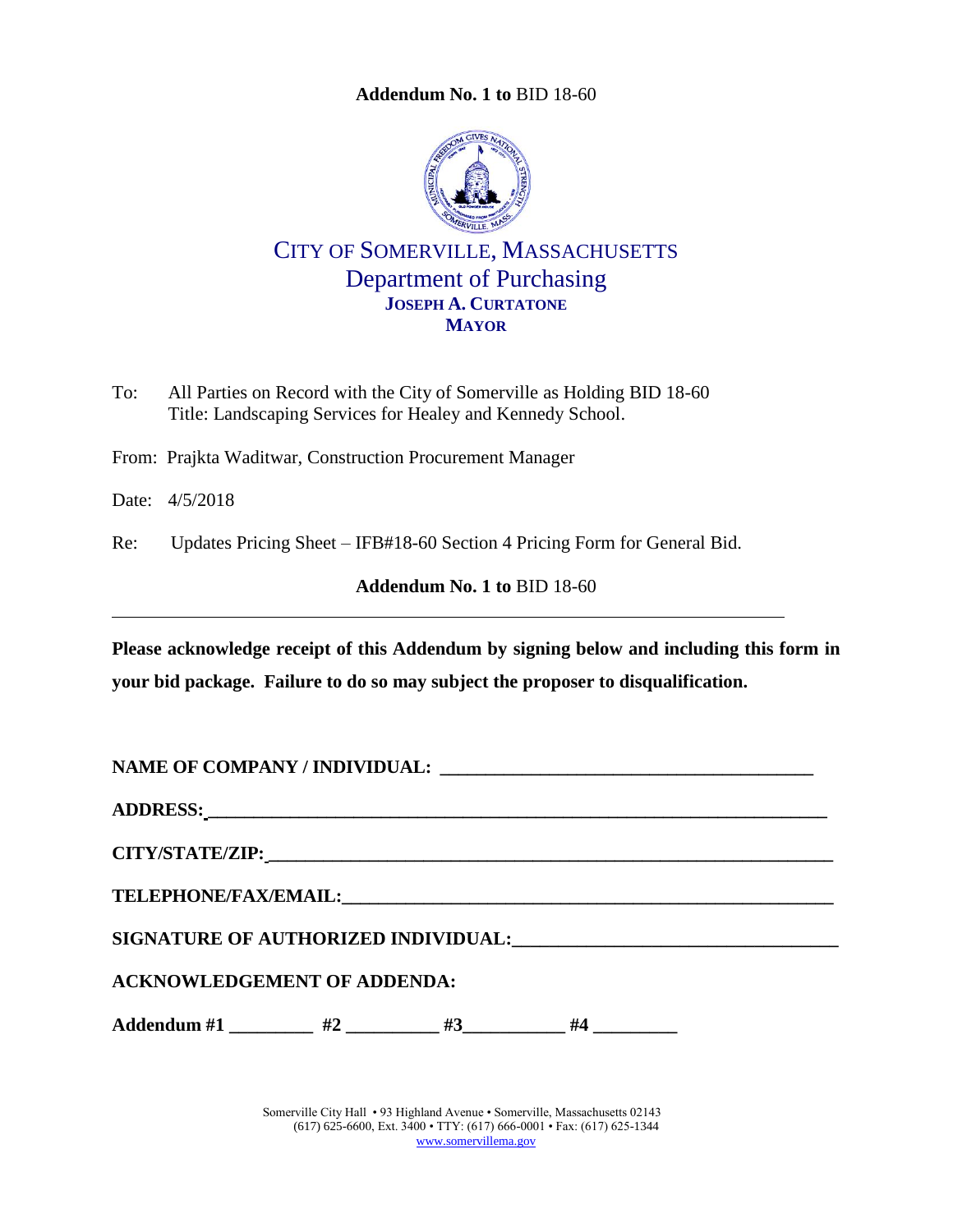# **SECTION 4.0 PRICING FORM FOR GENERAL BID**

The undersigned proposes to furnish all labor and materials required for: **Landscaping Services for Healey and Kennedy School.**

The bidder certifies the following bulleted statements and offers to supply and deliver the materials and services specified below in full accordance with the Contract Documents supplied by the City of Somerville.

- The bids will be received at the office of the Purchasing Director, Somerville City Hall, 93 Highland Avenue, Somerville, MA 02143 no later than **04/11/2018 by 12PM EST**
- If the **awarded** vendor is a Corporation a "Certificate of Good Standing" (produced by the Mass. Sec. of State) must be furnished with the resulting contract (see Section 3.0.)
- **Awarded Vendor** must comply with Living Wage requirements (see Section 3.0; only for services)
- **Awarded Vendor** must comply with insurance requirements as stated in Section 3.0.
- The Purchasing Director reserves the right to accept or reject any or all bids and/or to waive any informality if in her/his sole judgment it is deemed to be in the best interest of the City of Somerville.
- The following prices shall include delivery, the cost of fuel, the cost of labor, and all other charges.
- This form to be enclosed in sealed bid package.

#### **1. Base Bid**

| <b>Item No</b>                           | <b>Location</b>                                                                     | Area                        | Unit         | Pricing<br>Year 1<br>$(04/15/2018 -$<br>04/14/2019 | Pricing<br>Optional-<br>Year 2<br>$(04/15/2019 -$<br>04/14/2020 | Pricing<br>Optional-<br>Year 3<br>(04/15/2020)<br>04/14/2021 |
|------------------------------------------|-------------------------------------------------------------------------------------|-----------------------------|--------------|----------------------------------------------------|-----------------------------------------------------------------|--------------------------------------------------------------|
| 1                                        | Arthur D. Healey<br>School<br>5 Meacham<br><b>Street</b><br>Somerville, MA<br>02145 | Approx.<br>6500 Sq.<br>Feet | Per<br>Month |                                                    |                                                                 |                                                              |
| 2                                        | John F. Kennedy<br>Elementary<br>School<br>5 Cherry St,<br>Somerville, MA<br>02144  | Approx.<br>5500 Sq.<br>Feet | Per<br>Month |                                                    |                                                                 |                                                              |
| <b>Total Yearly bid Amount in Figure</b> |                                                                                     |                             |              |                                                    |                                                                 |                                                              |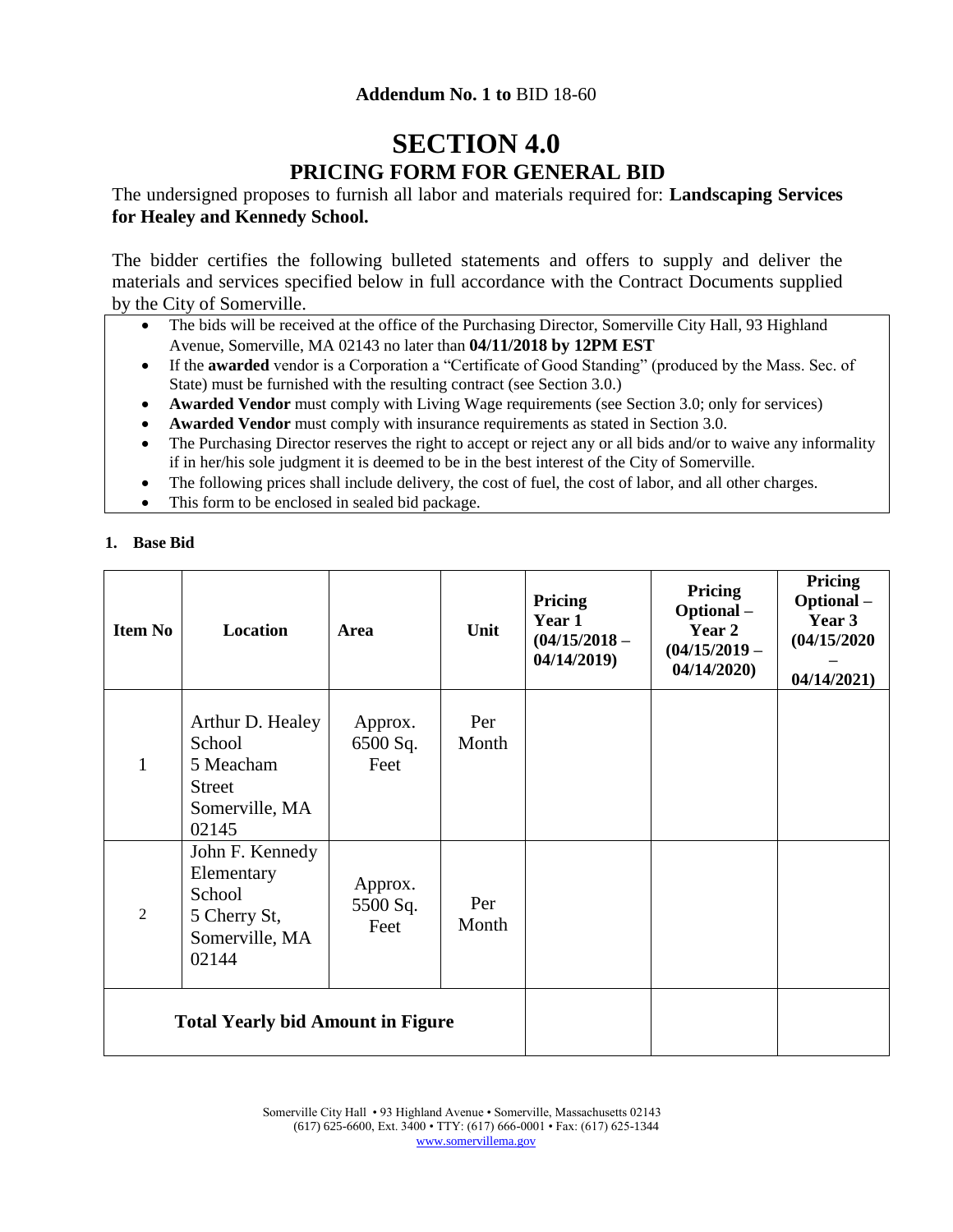| <b>Total Yearly bid Amount in words</b> |
|-----------------------------------------|
|-----------------------------------------|

**B.** P**arts and Materials** (these rates shall be used for work outside the scope of work included in this project manual)

The vendor must indicate what type of net price is being used and must submit a copy of his current list price schedule with his bid.

|                                                            | Pricing<br>Year 1<br>$(04/15/2018 -$<br>04/14/2019 | Pricing<br><b>Optional</b> – Year 2<br>$(04/15/2019 -$<br>04/14/2020 | Pricing<br><b>Optional</b> – Year 3<br>$(04/15/2020 -$<br>04/14/2021 |
|------------------------------------------------------------|----------------------------------------------------|----------------------------------------------------------------------|----------------------------------------------------------------------|
| Option $1 - List Price = Net to$<br>City                   |                                                    |                                                                      |                                                                      |
| Option $2$ – List Price less %<br>$discount = Net to City$ |                                                    |                                                                      |                                                                      |
| Choose One Option                                          |                                                    |                                                                      |                                                                      |

**C. Labor Rate** (Estimated Hours = 300 per year) (these rates shall be used for work outside the scope of work included in this project manual)

| <b>Item</b><br><b>Number</b>    | <b>Description</b>   | Unit     | <b>Estimated</b><br><b>Hours</b> | Pricing<br>Year 1<br>$(04/15/2018 -$<br>04/14/2019 | Pricing<br><b>Optional</b> – Year 2<br>$(04/15/2019 -$<br>04/14/2020 | Pricing<br><b>Optional</b> – Year<br>3<br>$(04/15/2020 -$<br>04/14/2021 |
|---------------------------------|----------------------|----------|----------------------------------|----------------------------------------------------|----------------------------------------------------------------------|-------------------------------------------------------------------------|
| 1.                              | <b>Standard Rate</b> | Per      |                                  |                                                    |                                                                      |                                                                         |
|                                 | for                  | Hour/per |                                  |                                                    |                                                                      |                                                                         |
|                                 | Landscaping $-$      | $2$ man  |                                  |                                                    |                                                                      |                                                                         |
|                                 | 2 man crew           | crew     |                                  |                                                    |                                                                      |                                                                         |
| 2.                              | Premium Rate         | Per      |                                  |                                                    |                                                                      |                                                                         |
|                                 | for Fence            | Hour/per |                                  |                                                    |                                                                      |                                                                         |
|                                 | $Erector - 2 man$    | $2$ man  |                                  |                                                    |                                                                      |                                                                         |
|                                 | crew                 | crew     |                                  |                                                    |                                                                      |                                                                         |
| Subtotal of Labor charges in \$ |                      |          |                                  |                                                    |                                                                      |                                                                         |
|                                 |                      |          |                                  |                                                    |                                                                      |                                                                         |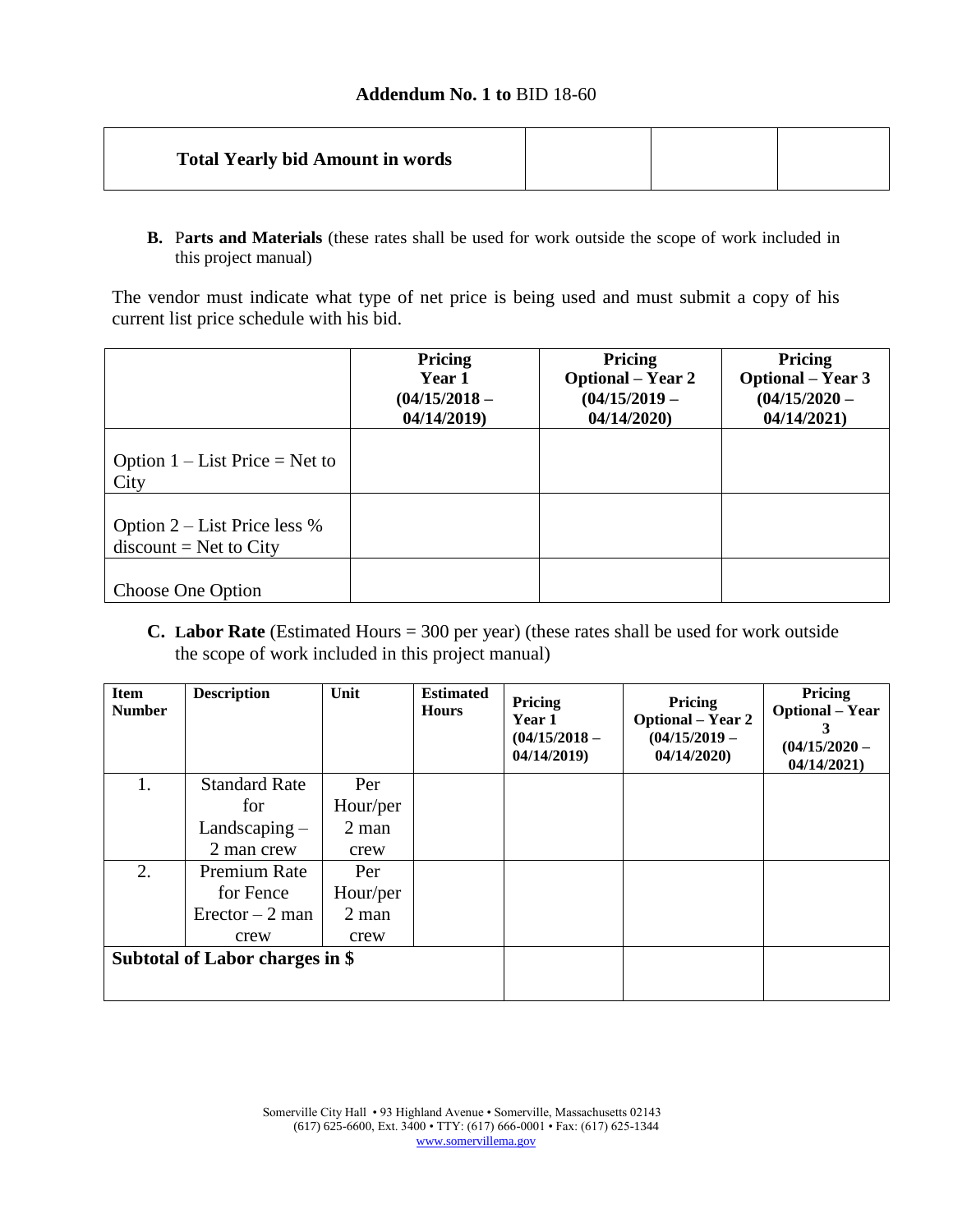#### **2. Add Alternate Items**

In addition to the aforementioned Base Bid, the Bidder shall provide prices for the following Add-Alternate Items that the Owner may elect to add to the Base Bid. The inclusion of one or more of the Add-Alternate Items to the contract shall be at the discretion of the Owner and subject to available funding:

| <b>Item No</b> | Location                                       | Area               | Unit      | Pricing<br>Year 1<br>$(04/15/2018 -$<br>04/14/2019 | Pricing<br>Optional-<br>Year 2<br>$(04/15/2019 -$<br>04/14/2020 | <b>Pricing</b><br>Optional-<br>Year 3<br>(04/15/2020)<br>04/14/2021) |
|----------------|------------------------------------------------|--------------------|-----------|----------------------------------------------------|-----------------------------------------------------------------|----------------------------------------------------------------------|
|                | East<br>Somerville<br>Community<br>School      | 66,076 Sq.<br>feet | Per Month |                                                    |                                                                 |                                                                      |
|                | 8 Bonair<br>Street,<br>Somerville,<br>MA 02143 |                    |           |                                                    |                                                                 |                                                                      |

Note: This area will be landscaped with grass, plantings, and hardscape similar to the other locations. There will be an irrigation system installed prior to work starting here.

(*If applicable*) The contract price does not include the items listed on the attached "Bid Form for Alternates;" the bidder understands that the project construction cost estimate provided by the City is inclusive of all the work described in this form.

The undersigned agrees that, if he is selected as general contractor, he will within five days, Saturdays, Sundays and legal holidays excluded, after presentation thereof by the awarding authority, execute a contract in accordance with the terms of this bid and furnish a performance bond and also a labor and materials or payment bond (as indicated in the "Key Project Information" section on the 2nd page of this bid), each of a surety company qualified to do business under the laws of the commonwealth and satisfactory to the awarding authority and each in the sum of the contract price, the premiums for which are to be paid by the general contractor and are included in the contract price; provided, however, that if there is more than one surety company, the surety companies shall be jointly and severally liable.

The undersigned hereby certifies that he is able to furnish labor that can work in harmony with all other elements of labor employed or to be employed on the work; that all employees to be employed at the worksite will have successfully completed a course in construction safety and health approved by the United States Occupational Safety and Health Administration that is at least 10 hours in duration at the time the employee begins work and who shall furnish documentation of successful completion of said course with the first certified payroll report for each employee; and that he will comply fully with all laws and regulations applicable to awards made subject to section 44A.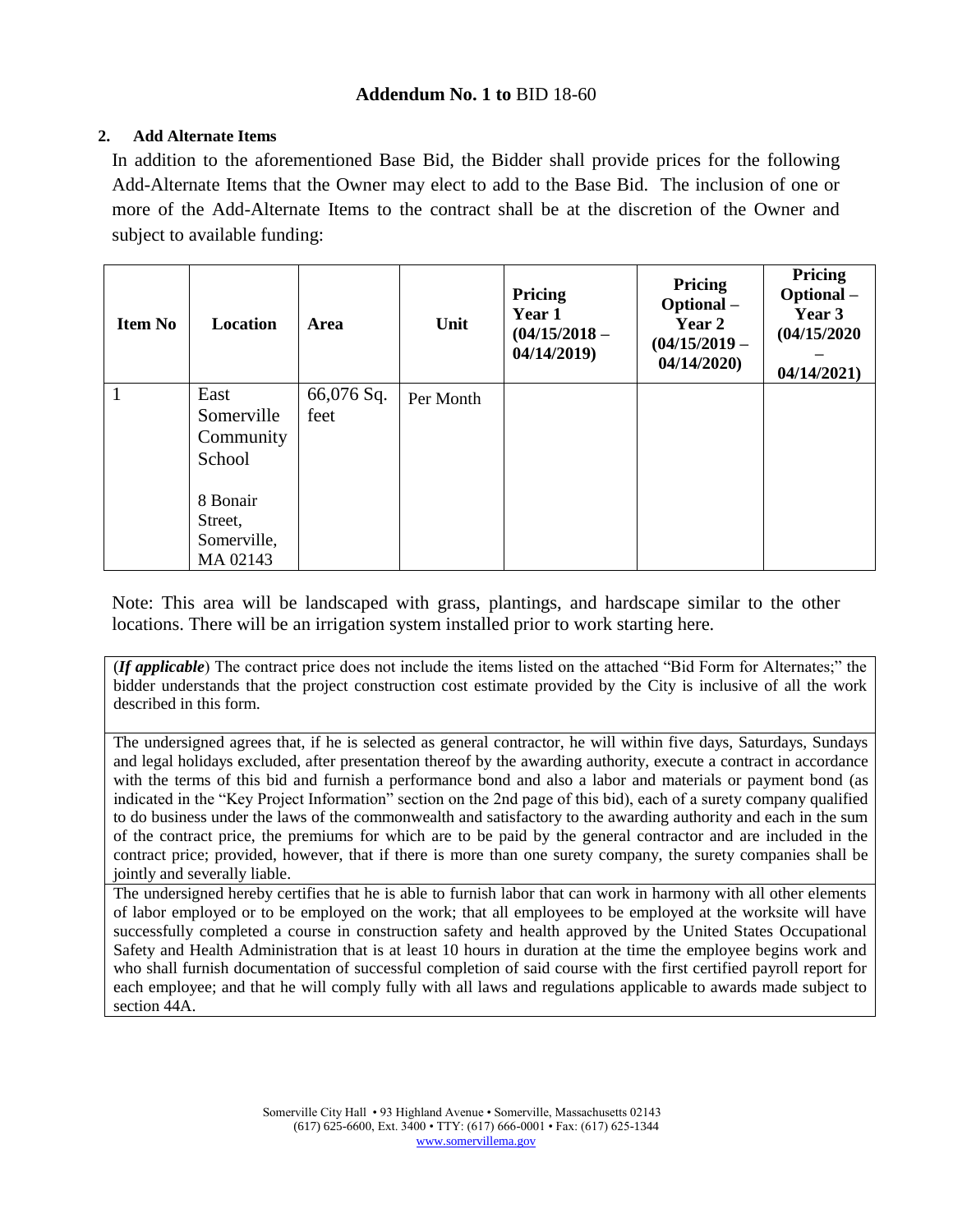The undersigned further certifies under the penalties of perjury that this bid is in all respects bona fide, fair and made without collusion or fraud with any other person. As used in this subsection the word "person" shall mean any natural person, joint venture, partnership, corporation or other business or legal entity. The undersigned further certifies under penalty of perjury that the said undersigned is not presently debarred from doing public construction work in the commonwealth under the provisions of section twenty-nine F of chapter twenty-nine, or any other applicable debarment provisions of any other chapter of the General Laws or any rule or regulation promulgated thereunder.

The Undersigned Bidder certifies under the penalties of perjury that:

- (1) Pursuant to M.G.L. c. 62C, §49A, to the best of the signatories knowledge and belief, that the Undersigned Bidder is in compliance with all laws of the Commonwealth relating to taxes, reporting of employees and contractors, and withholding and remitting child support, as well as paid all contributions and payments in lieu of contributions pursuant to MGL 151A, §19A(b); and,
- $(2)$  the Federal Employer Identification Number (EIN) of the Bidder is:

The Undersigned Bidder certifies under penalties of perjury that the Bidder is not presently debarred from doing federal or state public construction work, that the Bidder has not had its low bid rejected by any municipality in the previous two years, except:

in which case the reasons for rejection were as follows:

The Undersigned Bidder has submitted all requested referenced information on the Reference Form.

The Undersigned Bidder understands that the contractor and subcontractors will be required to pay prevailing wages to laborers and mechanics, and that if the Undersigned's bid is significantly below the average bid, the Awarding Authority may require the Bidder to substantiate that the bid is based on payment of wages at prevailing rates.

The Undersigned Bidder certifies that it can achieve substantial and final completion by the dates notes in Section 2.2, herein, unless otherwise noted in the Notice to Proceed as delivered to the awarded vendor.

Should certain additional work be required, or should the quantities of certain classes of work be increased or decreased from those required by the Contract Documents, by authorization of the City, unit prices listed on the attached "Unit Price Form" shall at the option of the City be the basis of payment to the Contractor or credit to the City, for such increase or decrease in the work. The unit prices shall represent the exact net amount per unit to be paid the Contractor (in the case of addition or increase) or to be refunded the City (in the case of decrease). Contractually noted adjustments will be allowed for overhead, profit, insurance or other direct or indirect expenses of the Contractor or Subcontractors.

The unit prices shall include cost of fuel, all labor, materials, equipment, overhead, profit, insurance, etc. to cover the finished work of the several kinds called for. Changes shall be processed in accordance with the provisions of the General Conditions governing changes in the work.

Executed this day of 3.20

**Name of Company/Individual:**

| Address, City, State, Zip: |               |
|----------------------------|---------------|
| Tel #                      | <b>Email:</b> |

Somerville City Hall • 93 Highland Avenue • Somerville, Massachusetts 02143 (617) 625-6600, Ext. 3400 • TTY: (617) 666-0001 • Fax: (617) 625-1344 [www.somervillema.gov](http://www.somervillema.gov/)